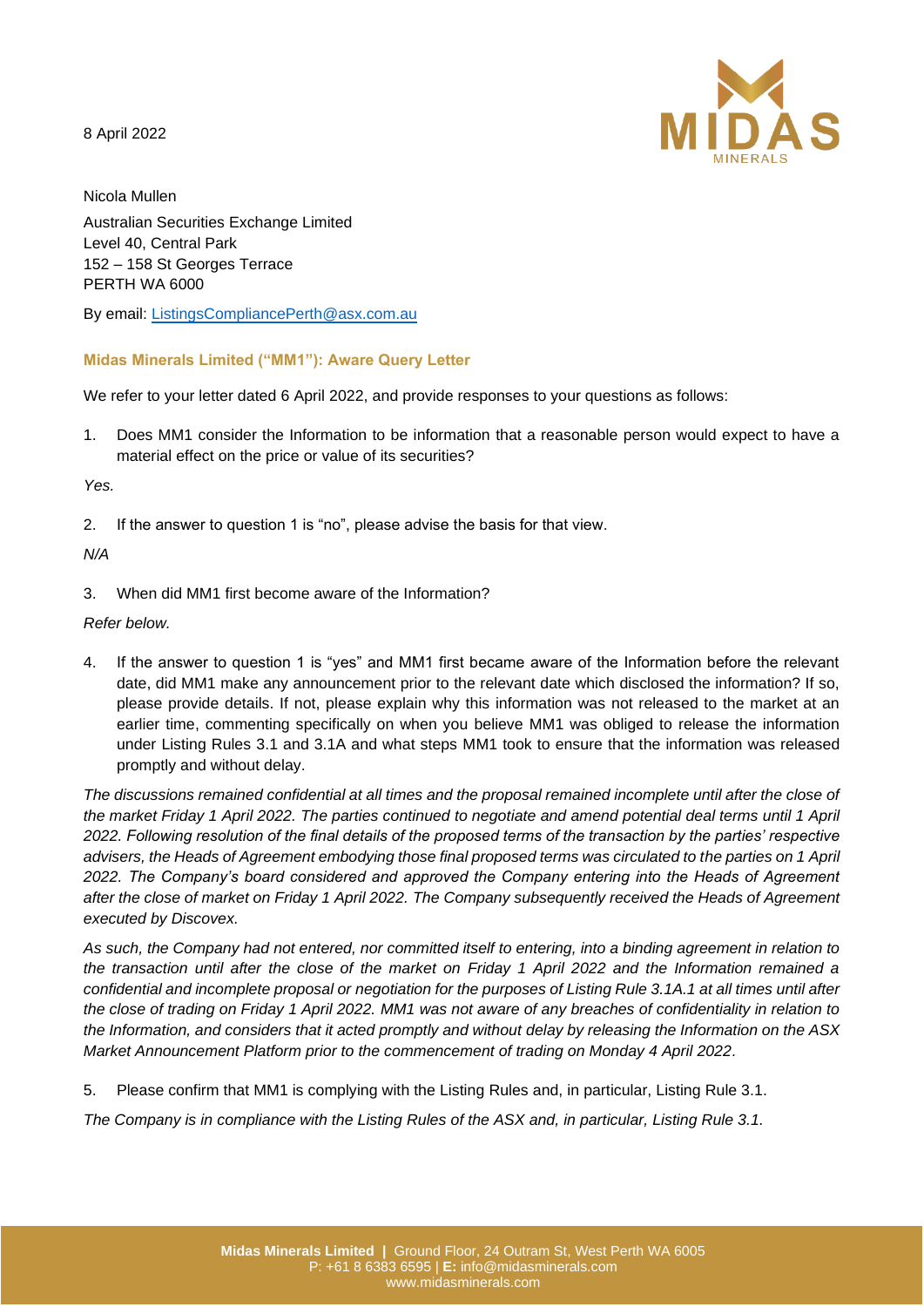

6. Please confirm that MM1's responses to the questions above have been authorised and approved in accordance with its published continuous disclosure policy or otherwise by its board or an officer of MM1 with delegated authority from the board to respond to ASX on disclosure matters.

*I confirm that the Company's responses to the questions above have been authorised and approved in accordance with its published continuous disclosure policy or otherwise by its board or an officer of the Company with delegated authority from the board to respond to ASX on disclosure matters.*

Yours sincerely,

Nicholas Katris Executive Director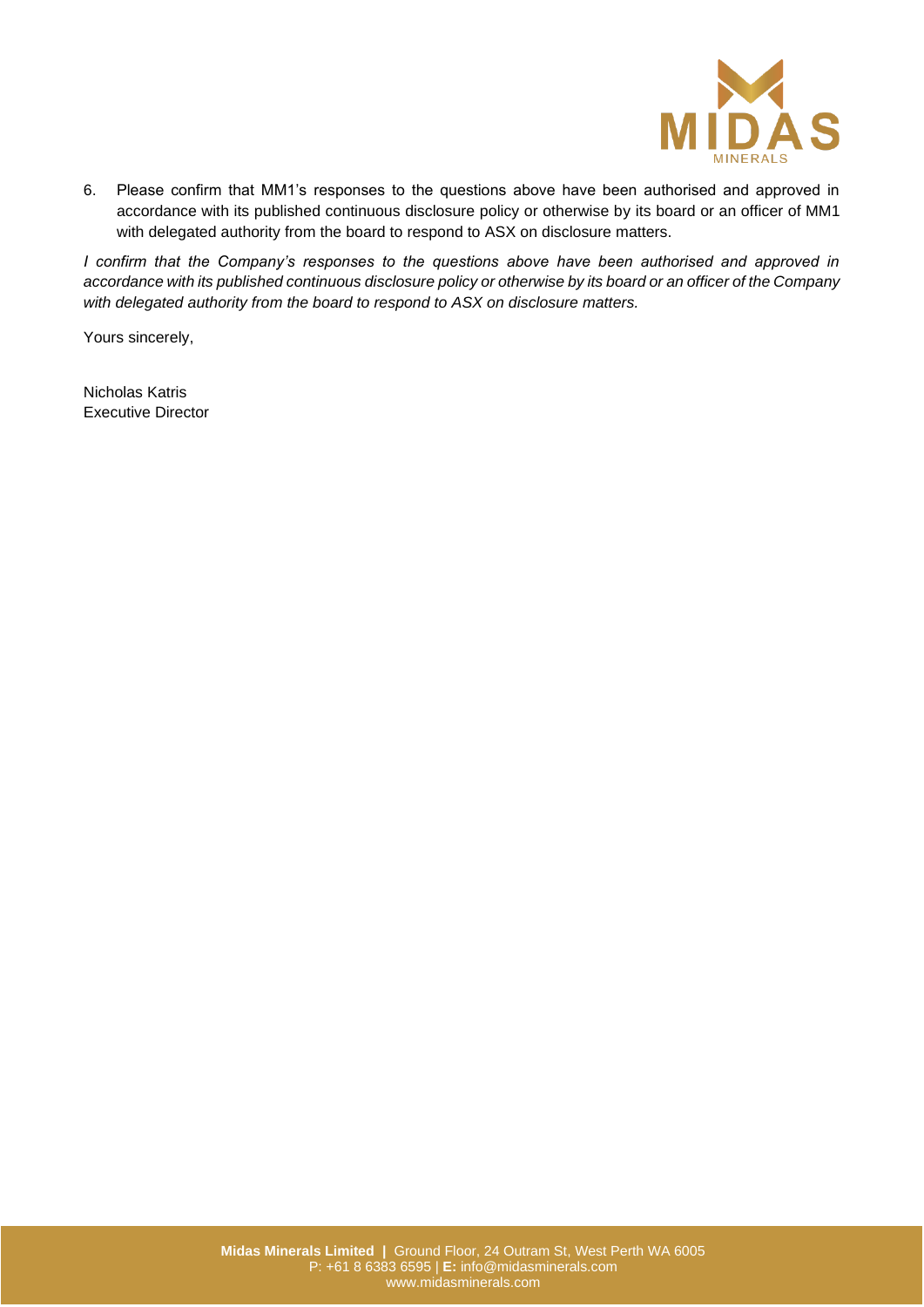

6 April 2022 Reference: 50200

Mr Nicholas Katris Company Secretary Midas Minerals Ltd

By Email: nkatris@midasminerals.com

Dear Mr Katris

## **Midas Minerals Ltd ('MM1'): General – Aware Query**

ASX refers to the following:

- A. MM1's announcement entitled "Midas enters Option Agreement to acquire gold and lithium prospects" lodged on the ASX Market Announcements Platform on 4 April 2022 and marked as 'market sensitive' (the 'Announcement'), disclosing MM1 had entered into an agreement with DiscovEx Resources Limited ('Discovex') to acquire the Newington Projects ('Information').
- B. MM1's share price movement from an intraday low of \$0.17 to a high of \$0.245 on Friday, 1 April 2022 together with an increase in the volume of MM1's securities traded on that date.
- C. Listing Rule 3.1, which requires a listed entity to immediately give ASX any information concerning it that a reasonable person would expect to have a material effect on the price or value of the entity's securities.
- D. The definition of "aware" in Chapter 19 of the Listing Rules, which states that:

*"an entity becomes aware of information if, and as soon as, an officer of the entity (or, in the case of a trust, an officer of the responsible entity) has, or ought reasonably to have, come into possession of the information in the course of the performance of their duties as an officer of that entity" and section 4.4 in Guidance Note 8 Continuous Disclosure: Listing Rules 3.1 - 3.1B "When does an entity become aware of information."*

- E. Listing Rule 3.1A, which sets out exceptions from the requirement to make immediate disclosure, provided that each of the following are satisfied.
	- *"3.1A Listing rule 3.1 does not apply to particular information while each of the following is satisfied in relation to the information:*
	- *3.1A.1 One or more of the following applies:*
		- *It would be a breach of a law to disclose the information;*
		- *The information concerns an incomplete proposal or negotiation;*
		- *The information comprises matters of supposition or is insufficiently definite to warrant disclosure;*
		- *The information is generated for the internal management purposes of the entity; or*
		- *The information is a trade secret; and*
	- *3.1A.2 The information is confidential and ASX has not formed the view that the information has ceased to be confidential; and*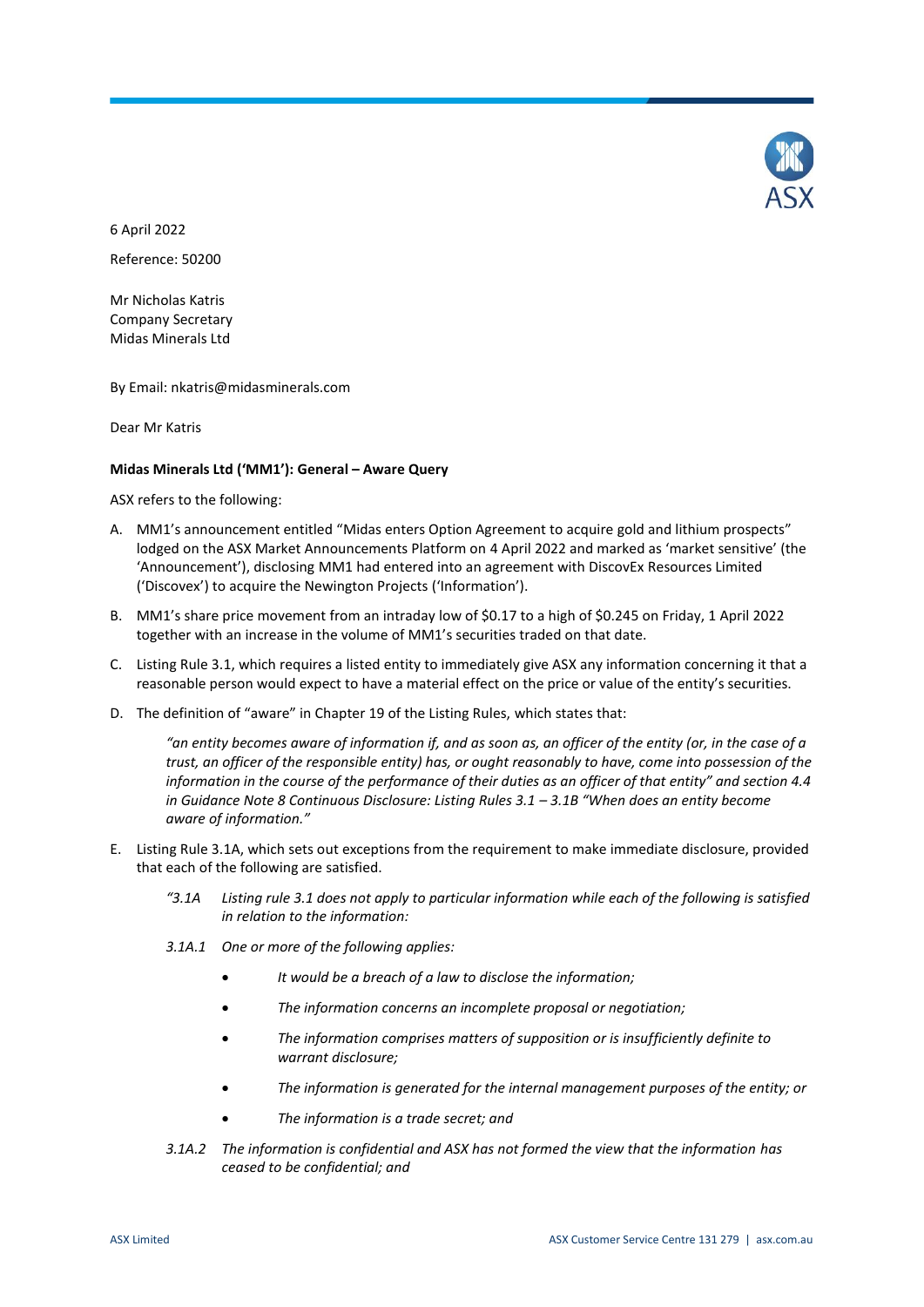- *3.1A.3 A reasonable person would not expect the information to be disclosed."*
- F. ASX's policy position on the concept of "confidentiality", which is detailed in section 5.8 of Guidance Note 8 *Continuous Disclosure*: Listing Rules 3.1 – 3.1B. In particular, the Guidance Note states that:

*"Whether information has the quality of being confidential is a question of fact, not one of the*  intention or desire of the listed entity. Accordingly, even though an entity may consider *information to be confidential and its disclosure to be a breach of confidence, if it is in fact disclosed by those who know it, then it ceases to be confidential information for the purposes of this rule."*

## **Request for information**

Having regard to the above, ASX asks MM1 to respond separately to each of the following questions and requests for information:

- 1. Does MM1 consider the Information to be information that a reasonable person would expect to have a material effect on the price or value of its securities?
- 2. If the answer to question 1 is "no", please advise the basis for that view.
- 3. When did MM1 first become aware of the Information?
- 4. If the answer to question 1 is "yes" and MM1 first became aware of the Information before the relevant date, did MM1 make any announcement prior to the relevant date which disclosed the information? If so, please provide details. If not, please explain why this information was not released to the market at an earlier time, commenting specifically on when you believe MM1 was obliged to release the information under Listing Rules 3.1 and 3.1A and what steps MM1 took to ensure that the information was released promptly and without delay.
- 5. Please confirm that MM1 is complying with the Listing Rules and, in particular, Listing Rule 3.1.
- 6. Please confirm that MM1's responses to the questions above have been authorised and approved in accordance with its published continuous disclosure policy or otherwise by its board or an officer of MM1 with delegated authority from the board to respond to ASX on disclosure matters.

#### **When and where to send your response**

This request is made under Listing Rule 18.7. Your response is required as soon as reasonably possible and, in any event, by no later than **3:00 PM AWST Monday, 11 April 2022**. You should note that if the information requested by this letter is information required to be given to ASX under Listing Rule 3.1 and it does not fall within the exceptions mentioned in Listing Rule 3.1A, MM1's obligation is to disclose the information 'immediately'. This may require the information to be disclosed before the deadline set out in the previous paragraph and may require MM1 to request a trading halt immediately.

Your response should be sent to me by e-mail at **ListingsCompliancePerth@asx.com.au**. It should not be sent directly to the ASX Market Announcements Office. This is to allow me to review your response to confirm that it is in a form appropriate for release to the market, before it is published on the ASX Market Announcements Platform.

#### **Trading halt**

If you are unable to respond to this letter by the time specified above, you should discuss with us whether it is appropriate to request a trading halt in MM1's securities under Listing Rule 17.1. If you wish a trading halt, you must tell us: